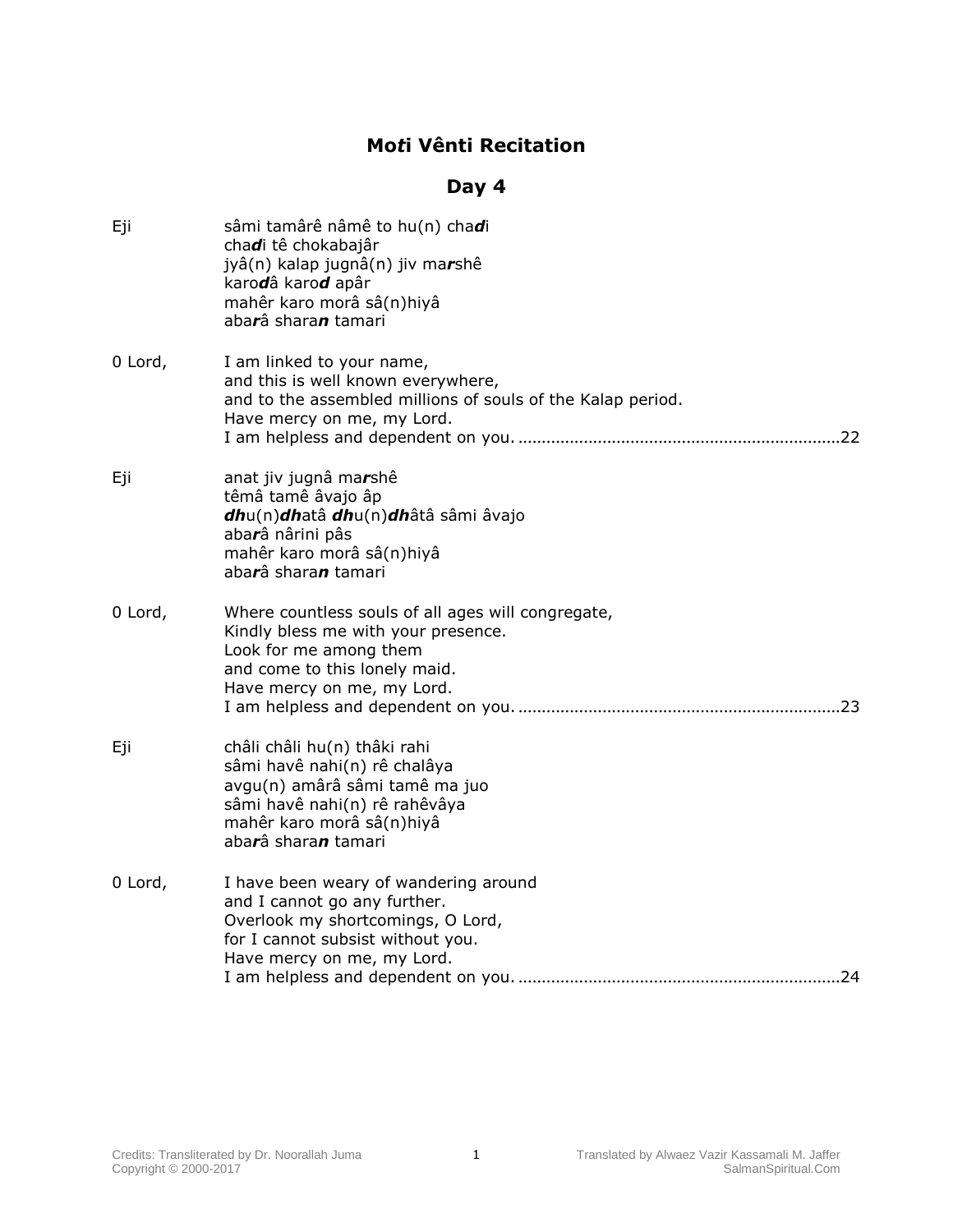| Eji     | sâmi jal vinâ machhali jêm tadafadê<br>têm nar vinâni nâr<br>paranvâno sâmân sâmi lâvajo<br>vâr ma karsho lagâr<br>mahêr karo morâ sâ(n)hiyâ<br>abarâ sharan tamari                                                          |
|---------|------------------------------------------------------------------------------------------------------------------------------------------------------------------------------------------------------------------------------|
| 0 Lord, | Like the fish that struggles of being out of water,<br>I am a maiden without a husband.<br>O Lord, make arrangements for a (spiritual) wedding<br>and do not postpone or delay for too long.<br>Have mercy on me, my Lord.   |
| Eji     | sâmi puran paribhrahm tamê alak rupi<br>jugati shu(n) vakhanu(n) tamâri<br>têj sarupi su(n)dari<br>karodâ karodaj nâri<br>mahêr karo morâ sâ(n)hiyâ<br>abarâ sharan tamari                                                   |
| 0 Lord, | You are the perfect Divine Light in unique form.<br>How shall I sing the praises of your exquisite beauty?<br>Light-borne (spiritual) maidens,<br>in the millions, are your (spiritual) wives.<br>Have mercy on me, my Lord. |
| Eji     | sâmi evi nâriyu(n) tâmâri arshniyu(n)<br>bahu chhê rup apâr<br>amê to arukhadi arupadi<br>têni lâj râkhajo bharthâr<br>mahêr karo morâ sâ(n)hiyâ<br>abarâ sharan tamari                                                      |
| 0 Lord, | There are plentiful heavenly maidens<br>who are ravishingly beautiful.<br>I am naive and not very good looking.<br>0 my beloved, maintain my prestige.<br>Have mercy on me, my Lord.                                         |